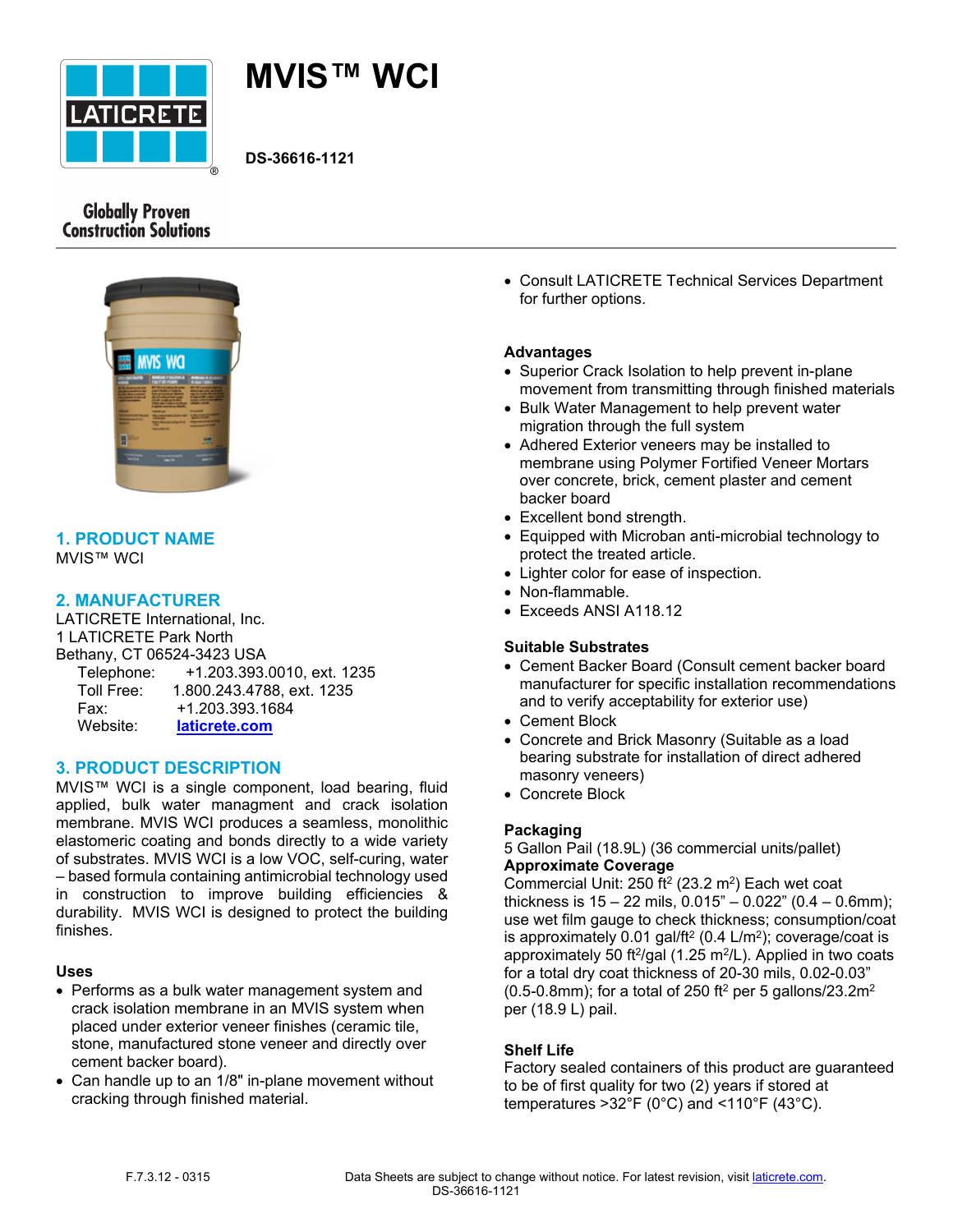### **Limitations**

Do not bond to particle board, interior glue plywood, luan, Masonite® or hardwood surfaces.

MVIS™ WCI does not function as a waterproofing membrane.

OSB is not suitable as a veneer substrate.

Do not install over structural cracks, cracks with vertical movement or cracks with >1/8" (3 mm) horizontal movement.

Do not use as a primary roofing membrane over occupied space.

Do not expose to negative hydrostatic pressure, rubber solvents or ketones.

Do not expose membrane directly to sun or weather for more than 90 days for direct adhered masonry veneer installations.

Do not use below grade.

Do not install if surface or air temperature is below 50°F (10°C) or above 90°F (32°C).

Not for use beneath directly applied cement or other plaster finishes. Consult with plaster manufacturer for their recommendations when waterproofing membrane is required under plaster finishes.

# **Cautions**

Cautions Consult SDS for safety information.

- Review local building codes and obtain any required approvals before using MVIS™ WCI.
- Placement of MVIS WCI in a wall assembly to be determined by project design professional.
- It is the responsibility of the project design professionals to ensure that the air barrier, vapor barrier, insulation, and waterproofing membrane are all properly placed to prevent the movement of air and moisture into and out of the building to ensure maximum performance.
- Allow wet mortars/renders to cure for a minimum of 72 hours at 70°F (21°C) / 50% R.H. prior to installing MVIS WCI.
- For all finishes: The successful performance and installation of exterior finishes is dependent upon the proper design and construction of the finish, adjacent building materials and systems of the assembly. Follow all applicable industry guidelines and building codes for the respective utilized finish.
- When MVIS WCI is installed in conjunction with other building materials; it must be properly integrated so that water is diverted to the exterior of the wall system.
- Use of certain additives, coatings or cleansers on or in the façade system may impact the performance of MVIS WCI. It is the user's responsibility to determine the proper construction materials needed.
- For adhered veneer applications, substrates must be structurally sound, stable and rigid enough to support the intended finish. Substrate deflection under all live, dead and impact loads, including concentrated loads, must not exceed L/600 where L=span length.
- Placement of MVIS WCI in a wall assembly to be determined by project design professional.

# **4. TECHNICAL DATA**

**MICROBAN** 



# **VOC/LEED Product Information**

Total VOC content pounds/gallon (grams/liter) of product in unused form is 0.02lb/gal (2.39 g/ℓ). **Applicable Standard**

# • ANSI 118.12

Specifications subject to change without notification. Results shown are typical but reflect test procedures used. Actual field performance will depend on installation methods and site conditions.

# **5. INSTALLATION**

See How to Install Instructions DS-3227-0820 for complete installation instructions. MVIS™ WCI can be applied using airless spray equipment or paint roller. All areas must have two coats to ensure proper coverage. Substrate will not show through LATICRETE WCI if coated with 0.020–0.030" (0.5–0.8 mm) of dried membrane. Color changes from off-white to white when fully cured. Refer to LATICRETE® TDS 410M for more information on the spray application of MVIS WCI.

# **6. AVAILABILITY AND COST**

**Availability**

LATICRETE materials are available worldwide.

### **For Distributor Information, Call:**

 Toll Free: 1.800.243.4788 Telephone: +1.203.393.0010 For on-line distributor information, visit LATICRETE at **[laticrete.com](https://laticrete.com/)**

### **Cost**

Contact a LATICRETE Distributor in your area.

### **7. WARRANTY**

See 10. FILING SYSTEM:

### **8. MAINTENANCE**

Non-finish LATICRETE and LATAPOXY installation materials require no maintenance but installation performance and durability may depend on properly maintaining products supplied by other manufacturers.